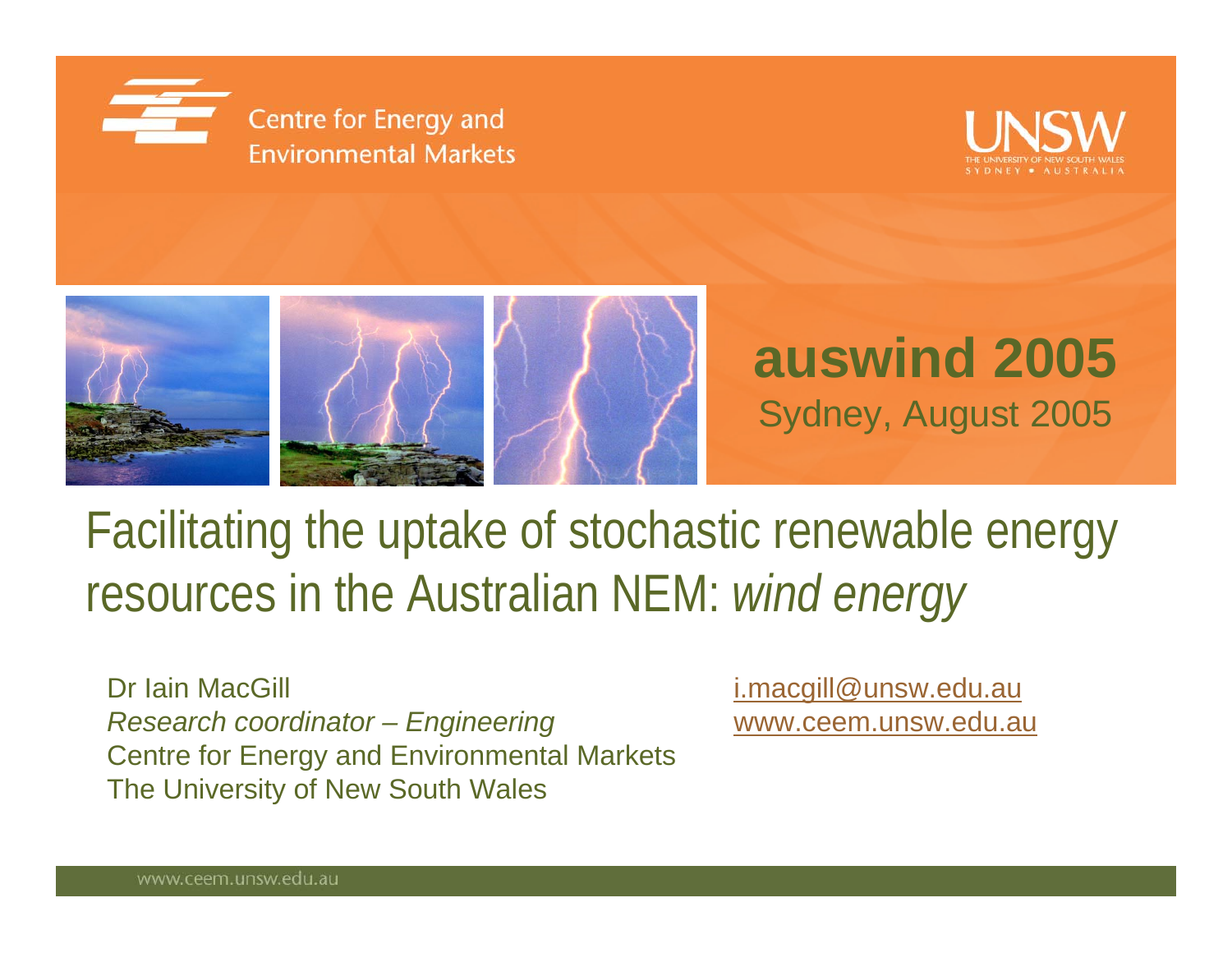



### CEEM established …

- *to formalise* growing interest + interactions between UNSW researchers in Engineering, Commerce + Economics, AGSM + more
- *through UNSW Centre* providing Australian research leadership in interdisciplinary design, analysis + assessment of energy + environmental markets, associated policy frameworks
- *in areas* of
	- **Physical energy markets**
	- **Energy-related derivative markets**
	- **Environmental market-based approaches**
	- **Policy frameworks and instruments in energy and environment**
- *'New' intermittent renewables raise interesting + important questions for both NEM and associated Aust. Env. markets – eg. MRET*
- – *Wind power represents the frontier for integrating high penetrations of intermittent renewables into electricity industries worldwide*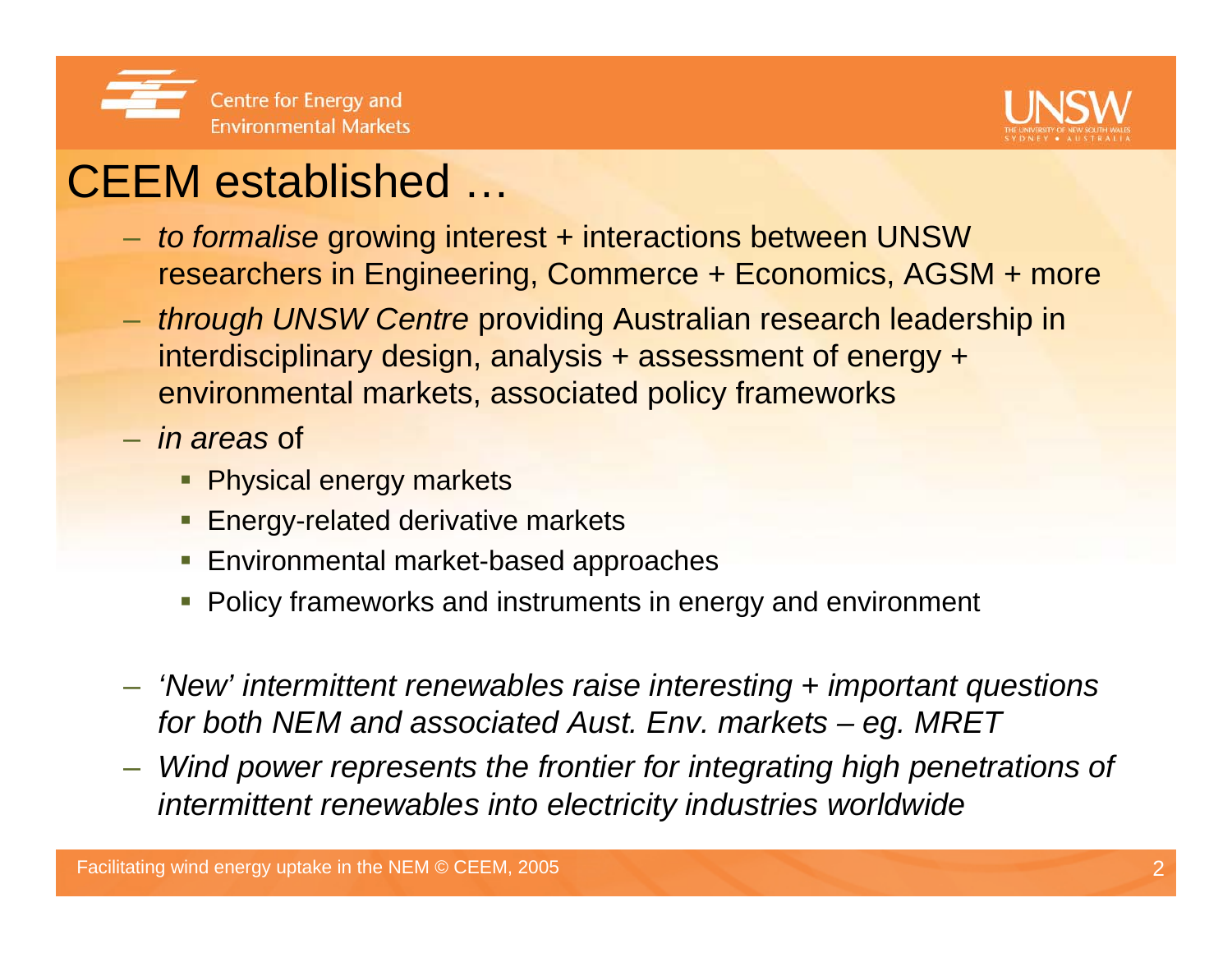



# Key issues for wind energy integration

- Ξ Physical complexity:
	- Shared, non-storable, time-varying wind energy flux
	- Shared, non-storable, time-varying electrical energy flow in network from combined behaviour of all generators, load and N/W elements
	- State-dependent network energy flow constraints
- **Commercial complexity:** 
	- Electricity industry infused with short- to long-term risks that are difficult to commercialise (correctly allocate to industry participants)
- $\mathcal{L}_{\mathcal{A}}$  Institutional complexity:
	- Shared issues in 'new entrant' planning, grid connection + management of power system security, wider policy questions

**→ High wind penetrations tests adequacy of EI restructuring in** *its technical, commercial & regulatory aspects*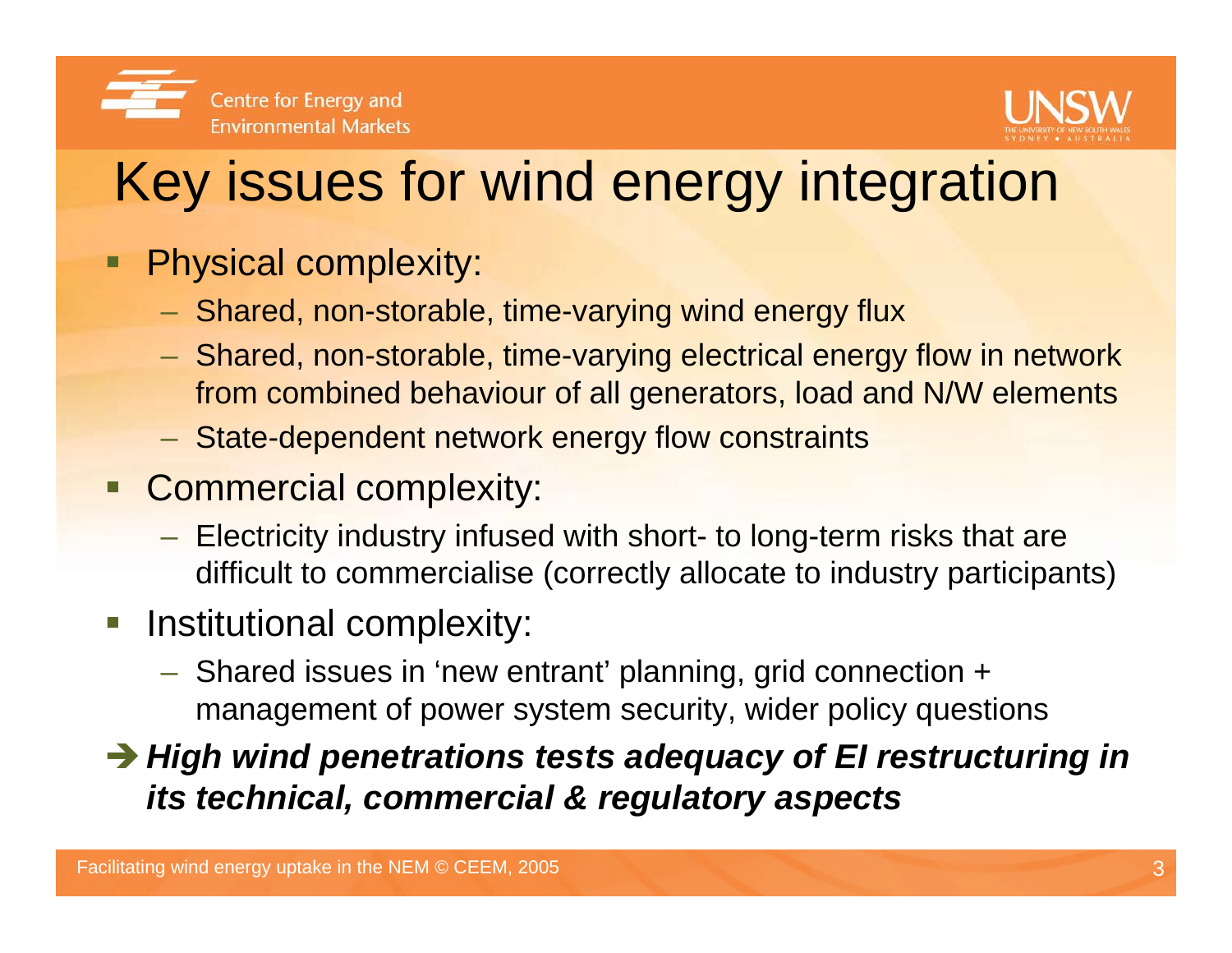



# Understanding + managing wind integration

- Every country/network/region has different
	- $-$  Physical context load + generation mix, network, wind resource
	- Commercial context electricity industry arrangements
	- $-$  Institutional context wider policy framework
- П Growing international efforts
	- International Energy Agency (IEA, 2004; IEA, 2005), United Kingdom (UK SDI, 2005), Germany (DENA, 2005), New Zealand (EECA, 2005), United States (CEC, 2004) ….
- $\mathcal{L}_{\mathcal{A}}$  ..and within Australia
	- NEMMCO, MCE, ESIPC…
	- Australian Govt Wind Energy Forecasting Capability initiative (WEFC)
		- **announced in June 2004 Energy White Paper**
		- **administered by the AGO with DITR support**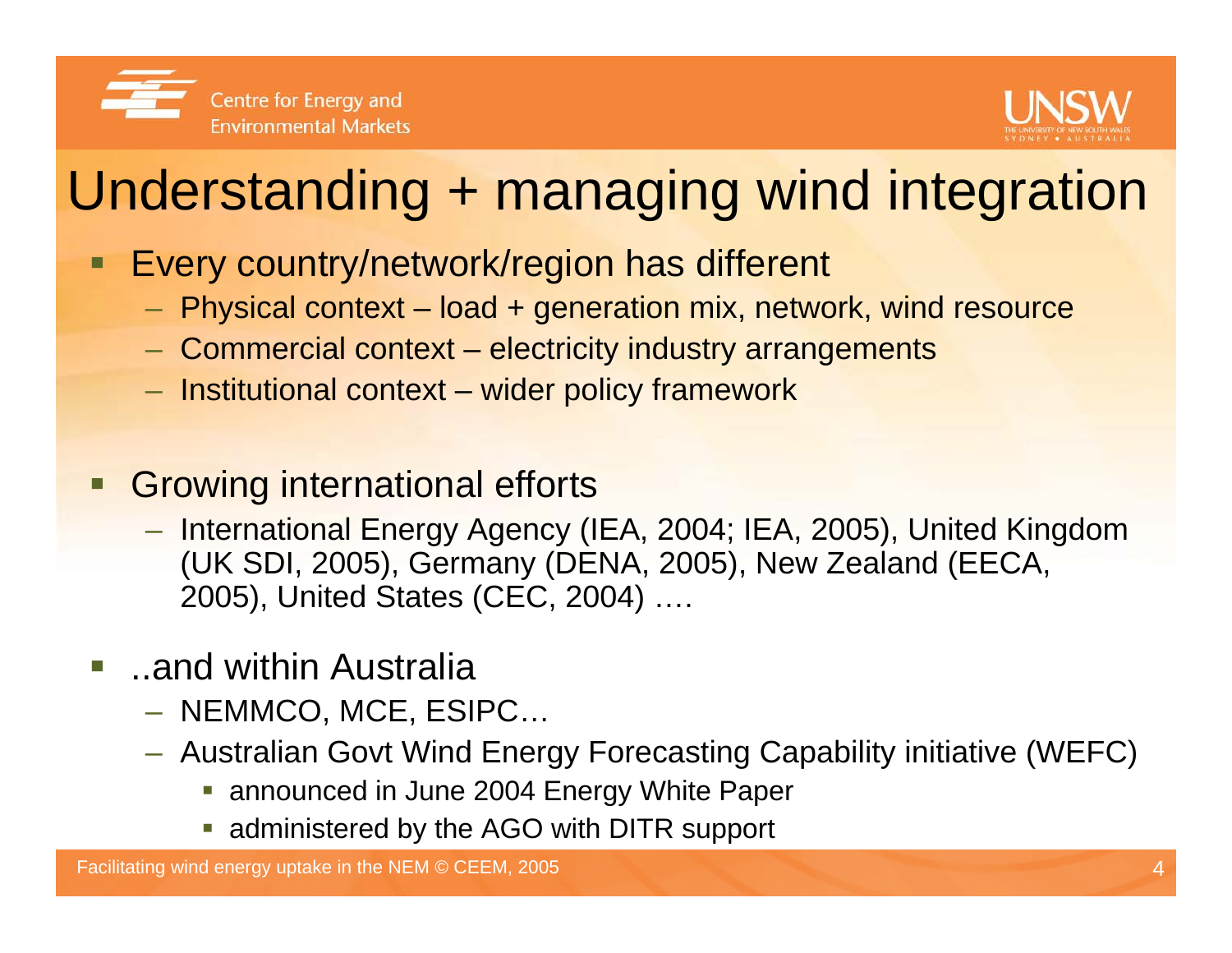



# CEEM research project

- 3 year research project with AGO support under WEFC
- $\blacksquare$  to compliment work by AGO, NEMMCO, MCE + ESIPC with more specific goals
- beginning July 2005 + with
- 2 principle research strands:
	- **integration of wind energy**, focusing on the behaviour of wind resources and conversion systems with particular attention to the prediction and control of the power output of appropriately aggregated groups of wind farms, and
	- **electricity industry restructuring**, exploring the technical, commercial and regulatory issues associated with wind energy with particular attention to power system security, market design and readily acceptable levels of wind energy penetration.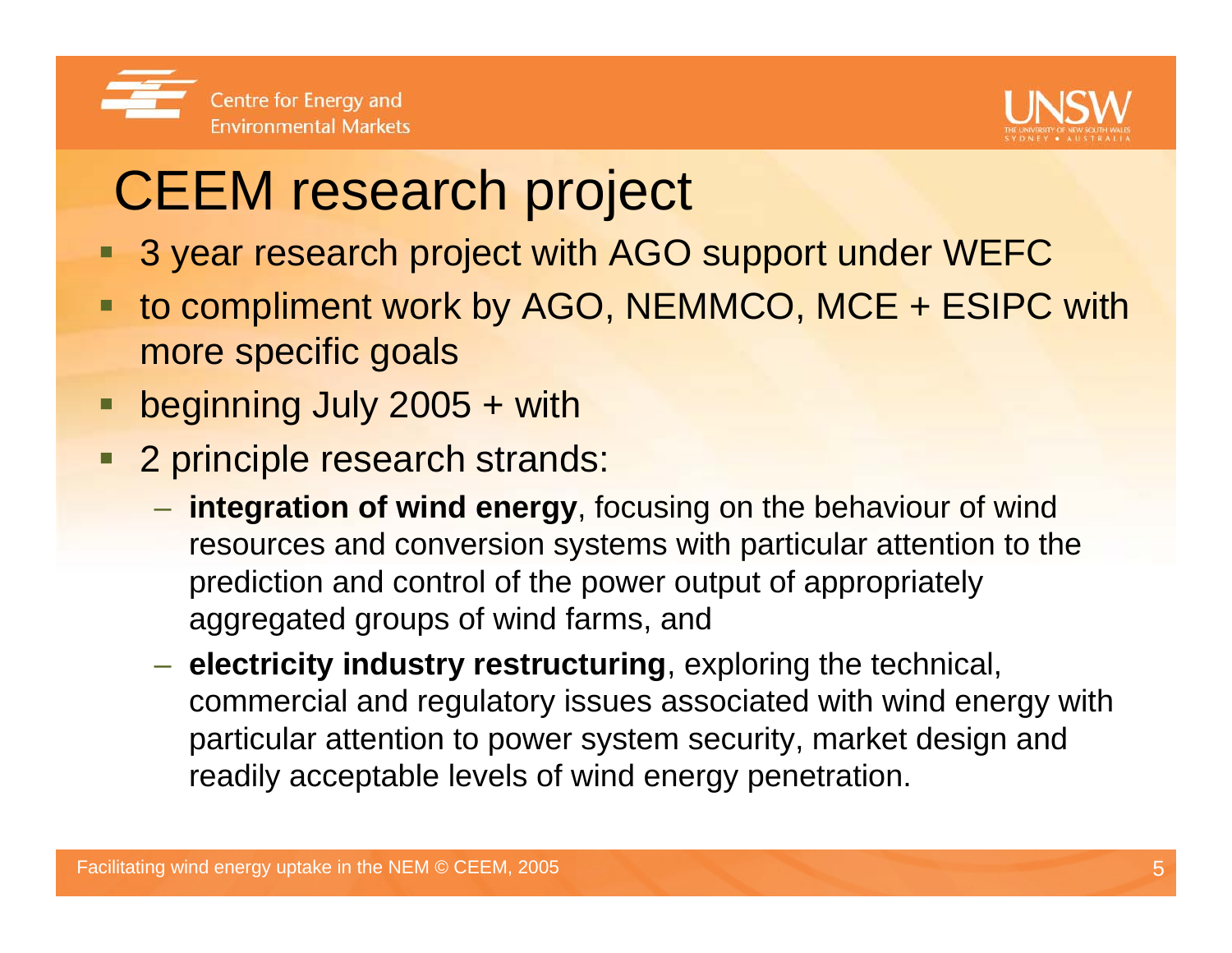



Physical context for wind - power system integration

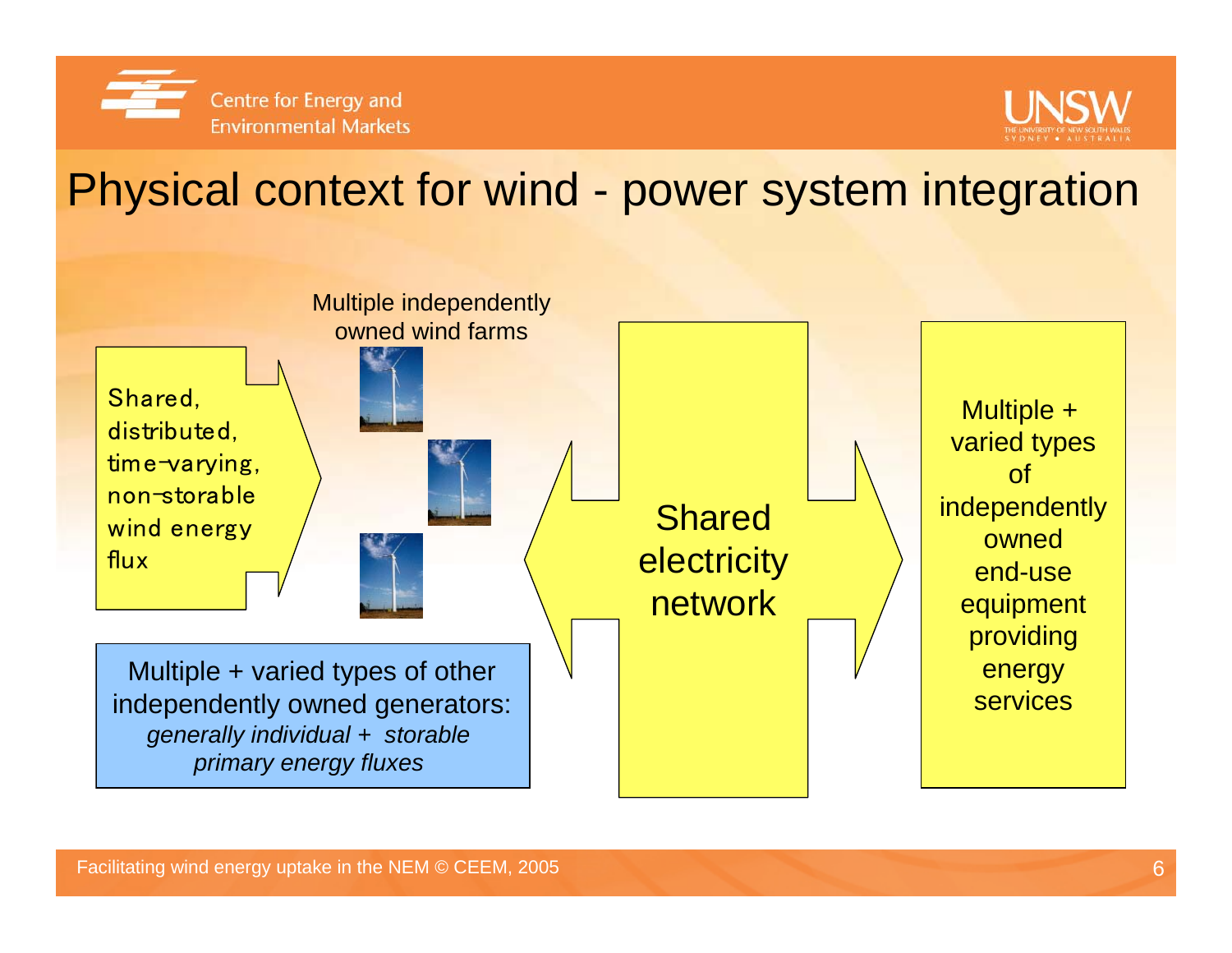

### **LINSW**

# Wind resource

 $\blacksquare$  High temporal variabilty



 $\overline{\phantom{a}}$  whose correlation drops with distance, increases with time period

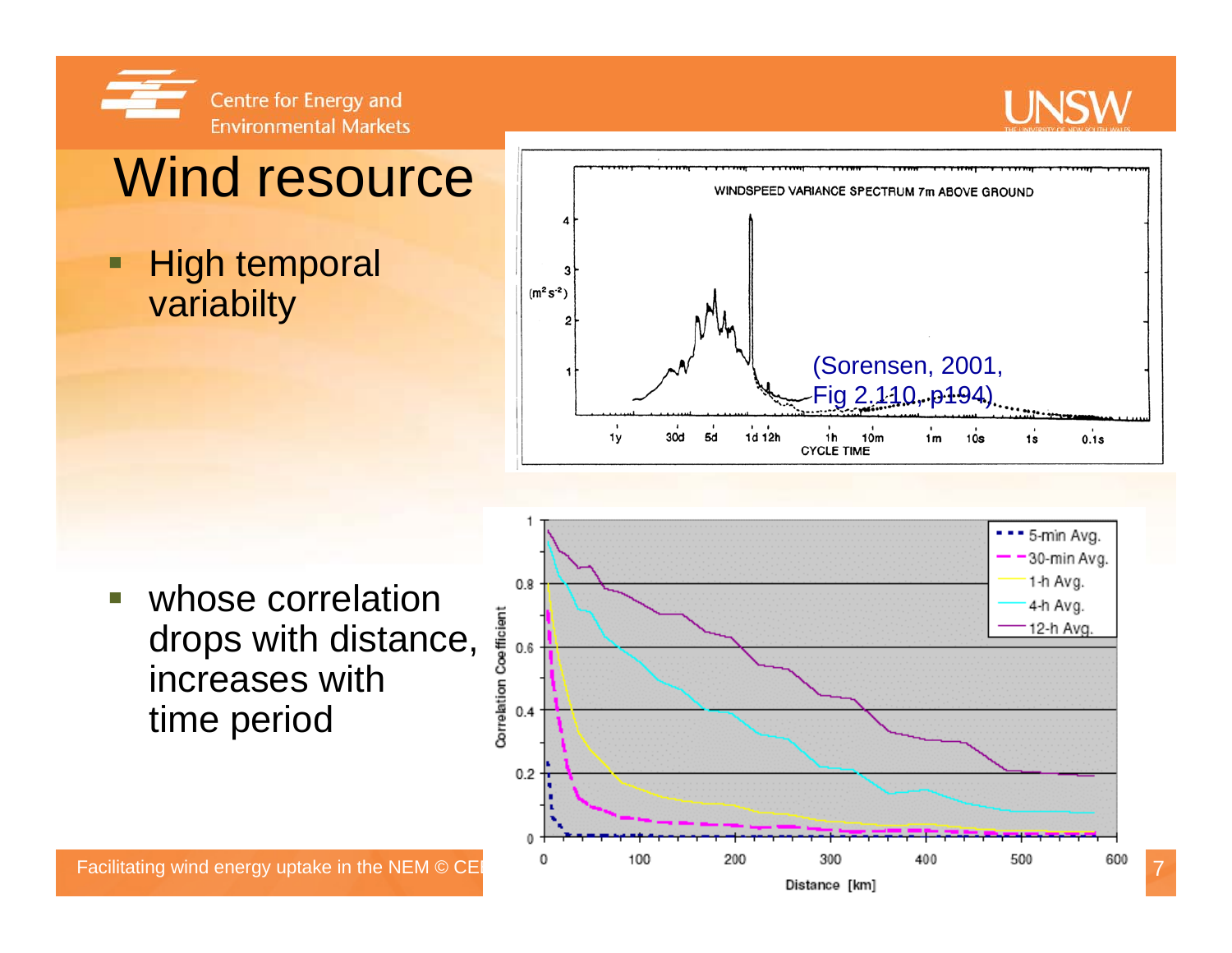

**Somewhat** 

controllable

# Wind generation

#### Normalised power and efficiency for a 1.3 MW wind turbine

#### 301 Cut in 30 wind spee Controllable 80 conversion efficienc 70  $\Delta t$ Partent -Efficiency % 55 Power (% of rated) 情報 Cut-cut  $\sqrt{S}$ 30 wind speed Fig 2.110, p194)20 30  $3 - 2 - 3$  $\sim 10$  $\mathbf{R}$  .  $\mathcal{A}_1$  $T=0$  . 9 10 11 12 13 14 15 16 17 18 19 20 21 22 23 24 25 Hub height wind speed (m/s)



**...and somewhat** predictable

**I INICIAL**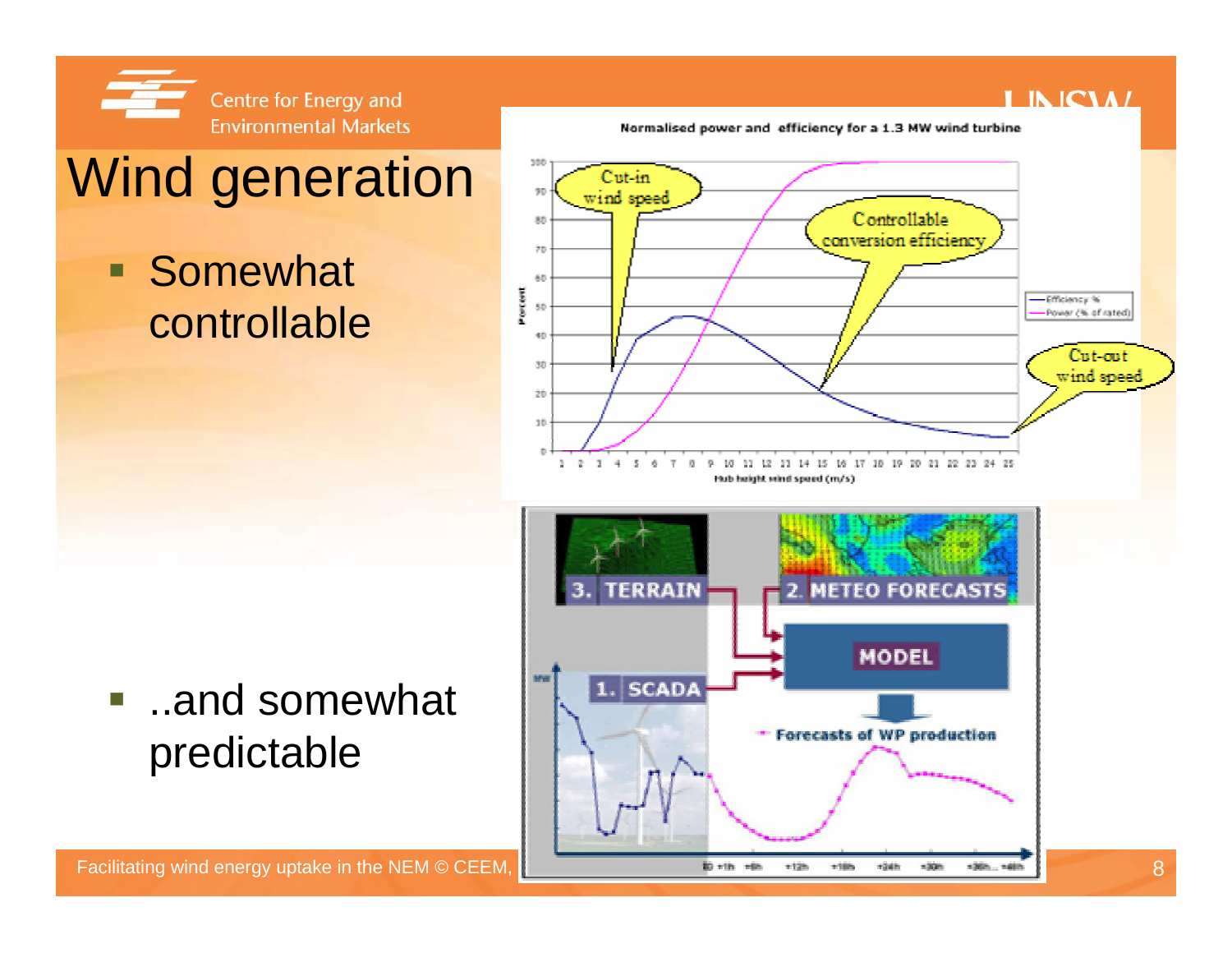



### Integrating significant wind into power systems

- □ All loads and generators have electrical flows that are
	- Variable over time
	- Never more than partially controllable
	- Somewhat unpredictable
	- **Wind:** reliable but highly variable, limited control + somewhat unpredictable
		- *More predictable than thermal plant where unexpected variations are forced outages*
- $\blacksquare$  Major part of network value arises b/c enables diversification
	- help manage variability and stochasticity of all power system resources (load, generation and network elements)

#### $\overline{\phantom{a}}$ *The operational challenge*

- –complex and time-critical systems – no cost-effective electricity storage
- manage small disturbances but sensitive to large unexpected changes
	- **Failure of large centralised generation or Tx elements**
	- strong correlation between behaviour of many small generators or loads; eg. air conditioners on a hot day

**or wind farms upon arrival of storm front**.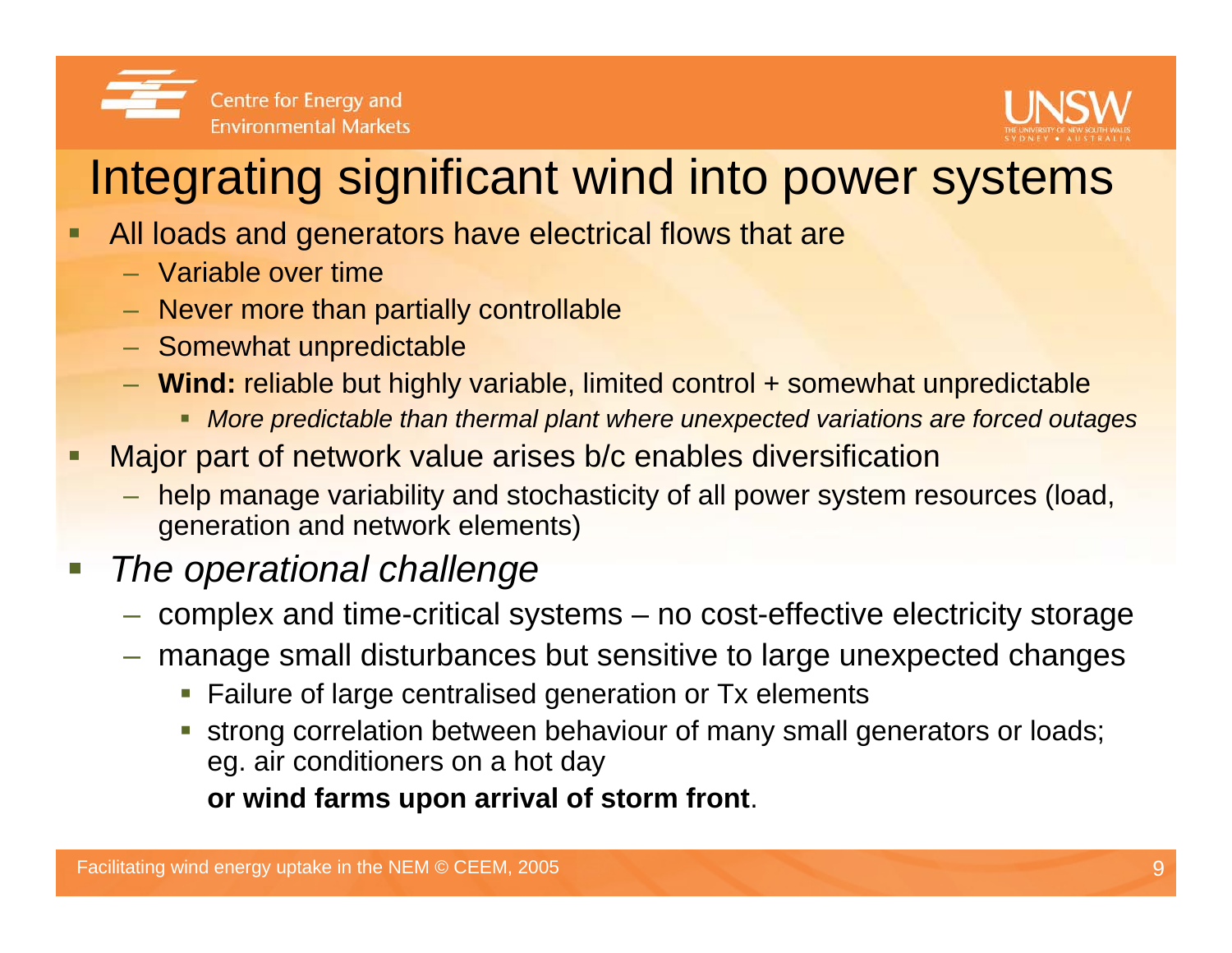Centre for Energy and **Environmental Markets** 



### Load variability and unpredictability

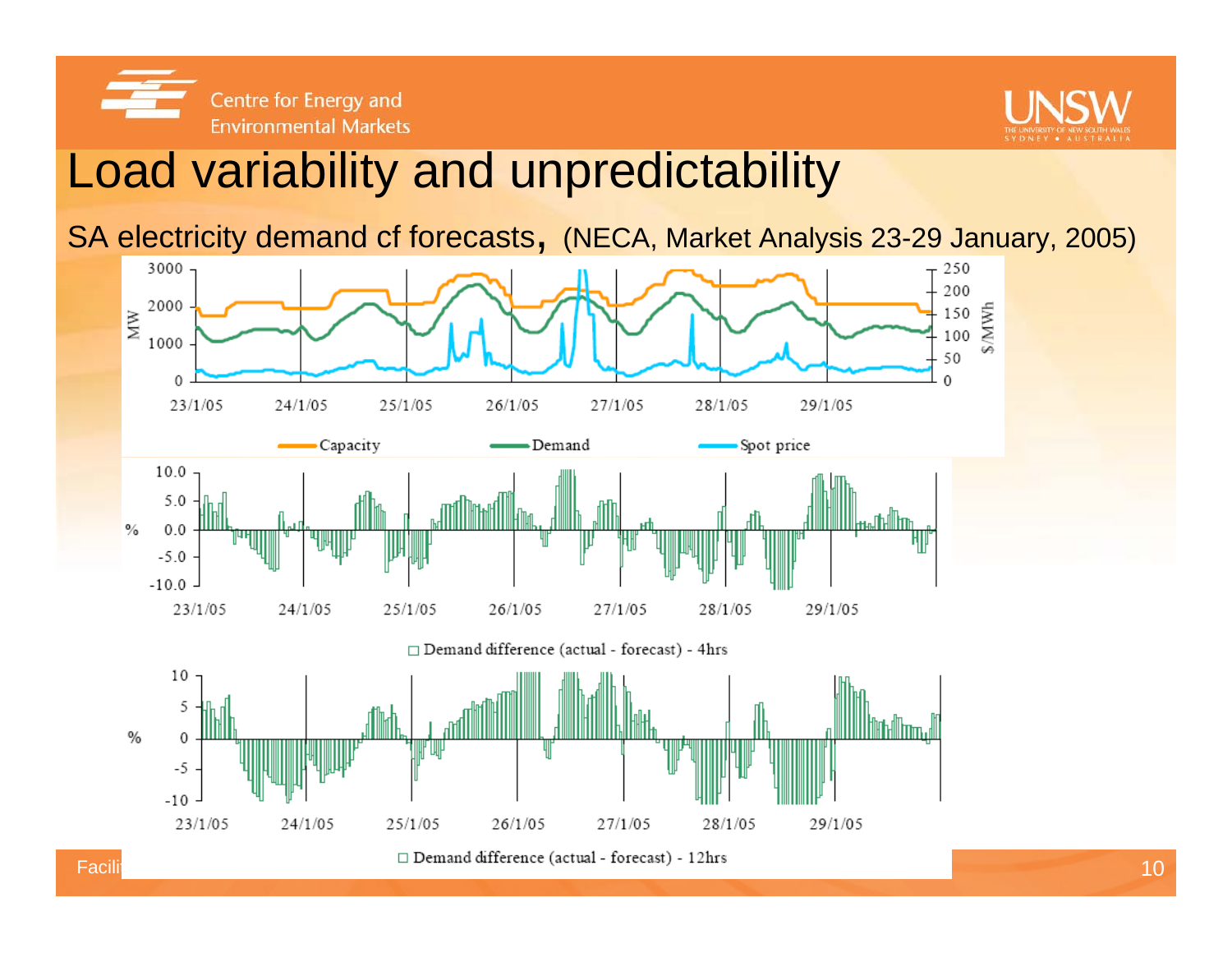

### Gen variability + unpredictability

Transformer failure on Friday 13/8/04 causes 6 coal-fired NSW generators to trip totalling 3100MW: Approx. 2100 MW load shed in NSW, Qld & Vic (also SA) (www.nemmco.com.au)

> 85  $80<sub>1</sub>$

> 75 70

> 65

60  $55<sub>2</sub>$ 

 $50<sub>1</sub>$ 45

 $40<sub>1</sub>$  $35<sub>1</sub>$ 

 $30<sub>1</sub>$  $25<sub>1</sub>$ 

20

RRP

#### Figure 1-5: Power System Frequency

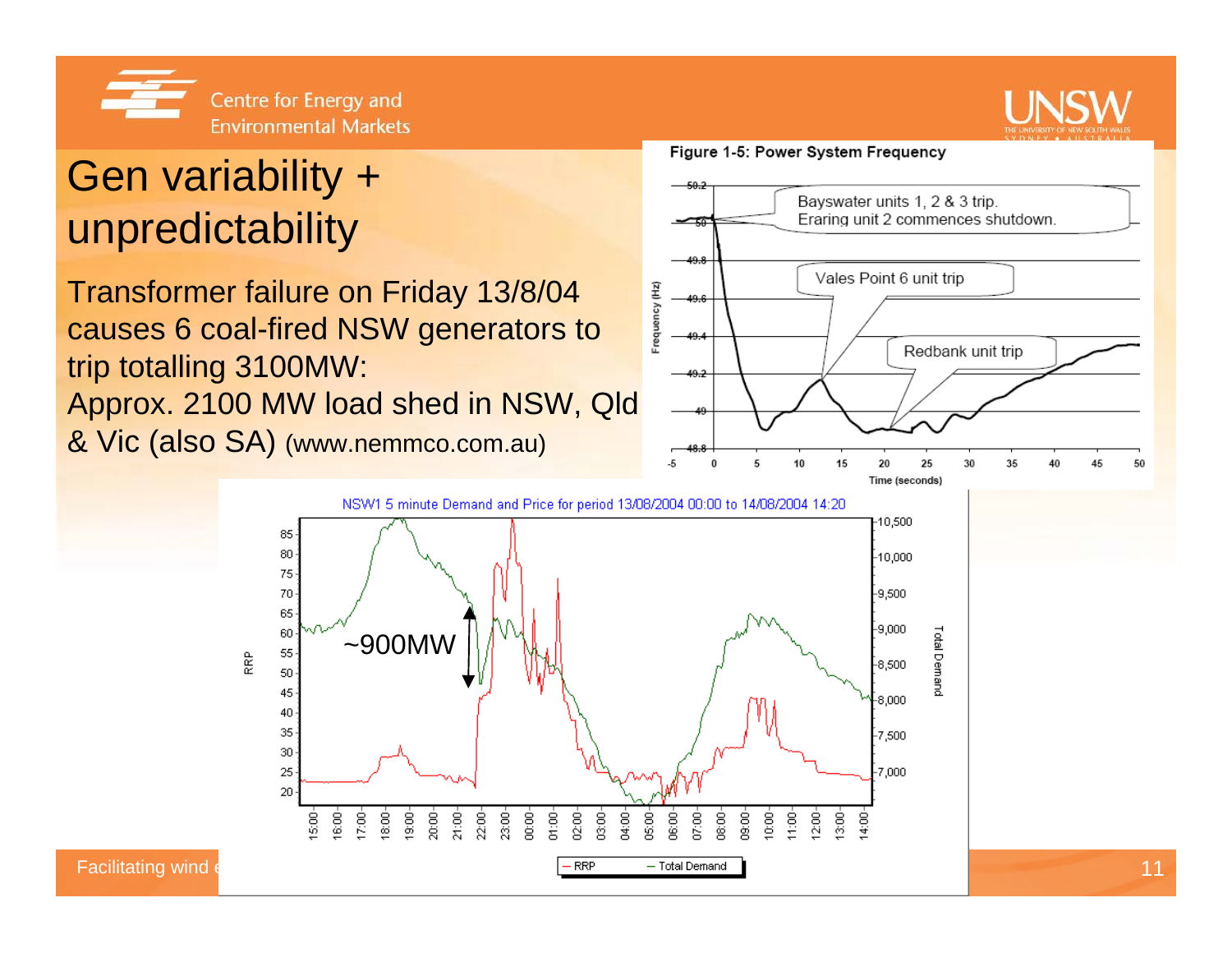



# Electricity industry restructuring

- $\blacksquare$  Last 2 decades has seen worldwide efforts in restructuring EIs
	- structural disaggregation from monopoly (typically government owned) utilities to mix of competing firms in generation + retail markets, monopoly NSPs + centralised market and system operators
	- More decentralised commercial (market price based) decision making
	- *Outcomes to date mixed + too soon to declare success or failure*
- l. Some principles of good market design:
	- focus on embracing + hence better managing inherent uncertainties within EI: *uncertainty drives competition*
	- $-$  allocation, as best possible, of costs + benefits to participants wrt costs + benefits they each provide to the industry,
	- Establish level playing field that doesn't favour incumbent technologies + participants against 'new entrants' –*key part of competition*
	- $-$  support for innovation to meet emerging challenges + change

**Markets need information: individual + centralised forecasting roles**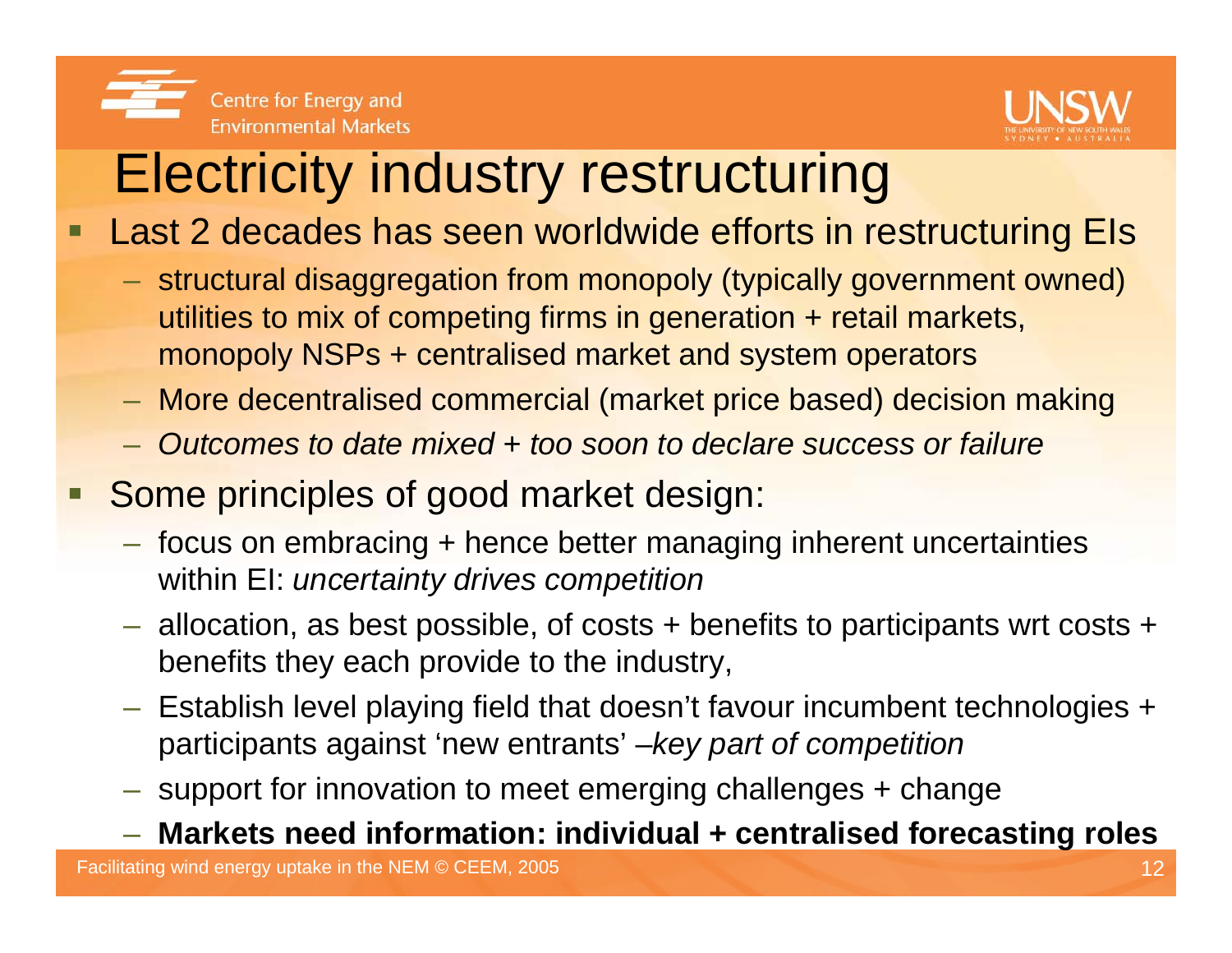



# Commercial context for wind integration in Australia's National Electricity Market



#### **National Electricity Market** *Commercial activities:*

- *Spot market*
- *Derivative markets*
- *Ancillary services markets*
- *Network charges*
- *REC market*

#### *Subject to constraints:*

- *Connection requirements*
- *Security requirements*
- *Regulatory requirements*

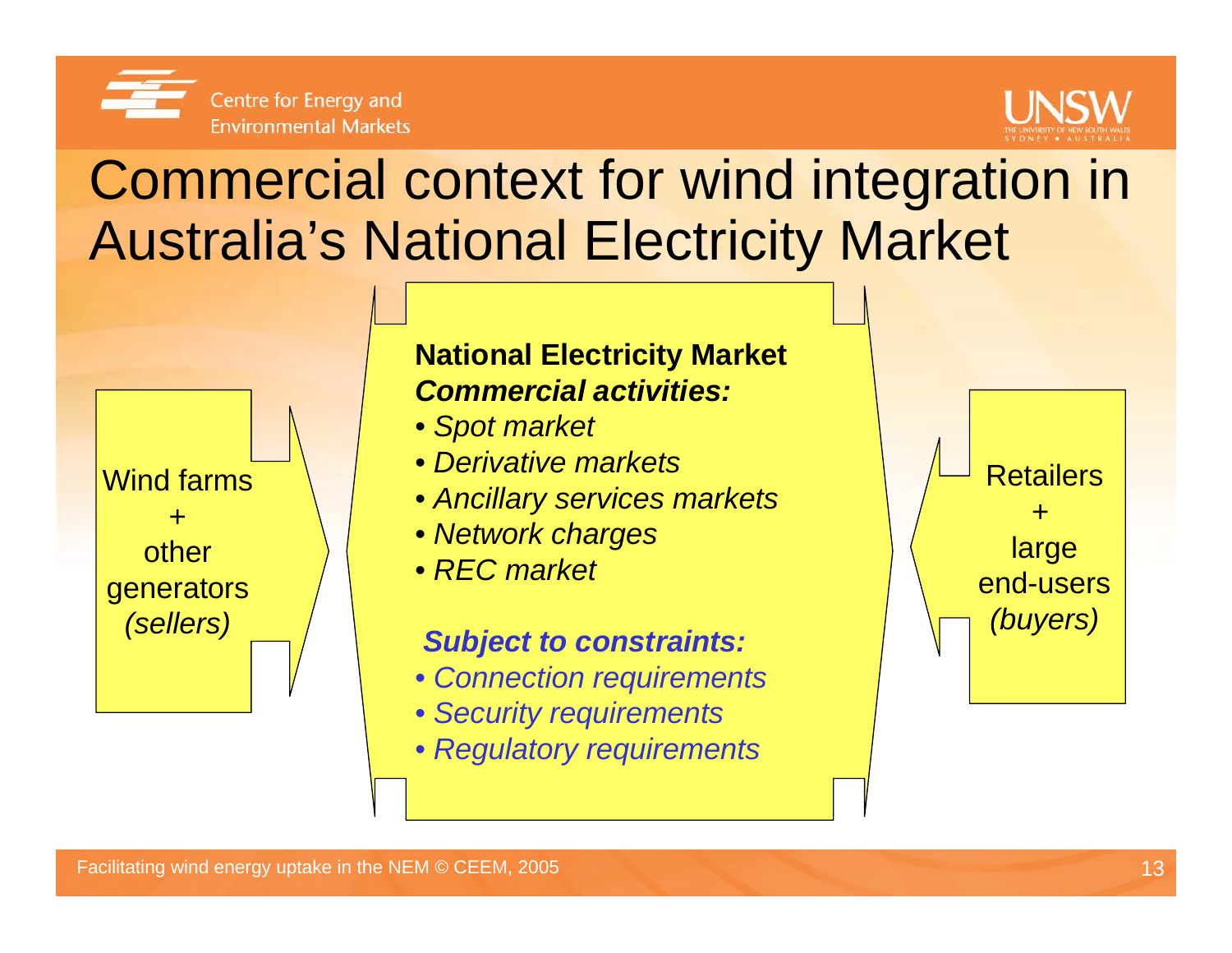



# Timeline for electricity trading in NEM

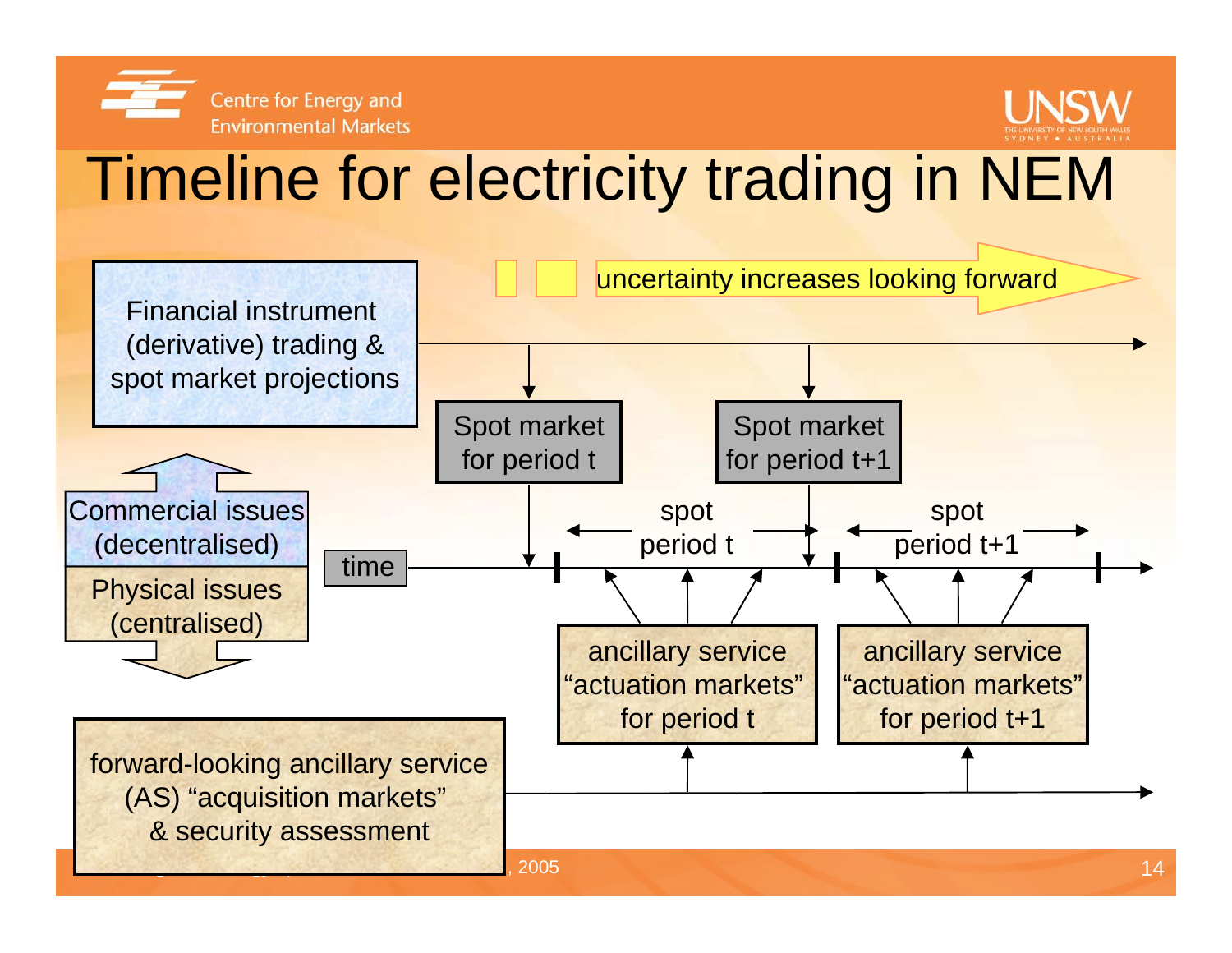

- ST & MT Projected Assessment of System Adequacy support security assessment + participant operating decisions. ST PASA projects region demand & reserve for 7 days @ 30 min resolution, updated every 2 hours. MT PASA projects region daily peak demand & reserve for 2 yrs, updated weekly.
- $\bullet$  Statement of Opportunities (SOO) & Annual National Transmission Statement (ANTS) support generation, demand & network investment decisions *10 year horizon, issued annually*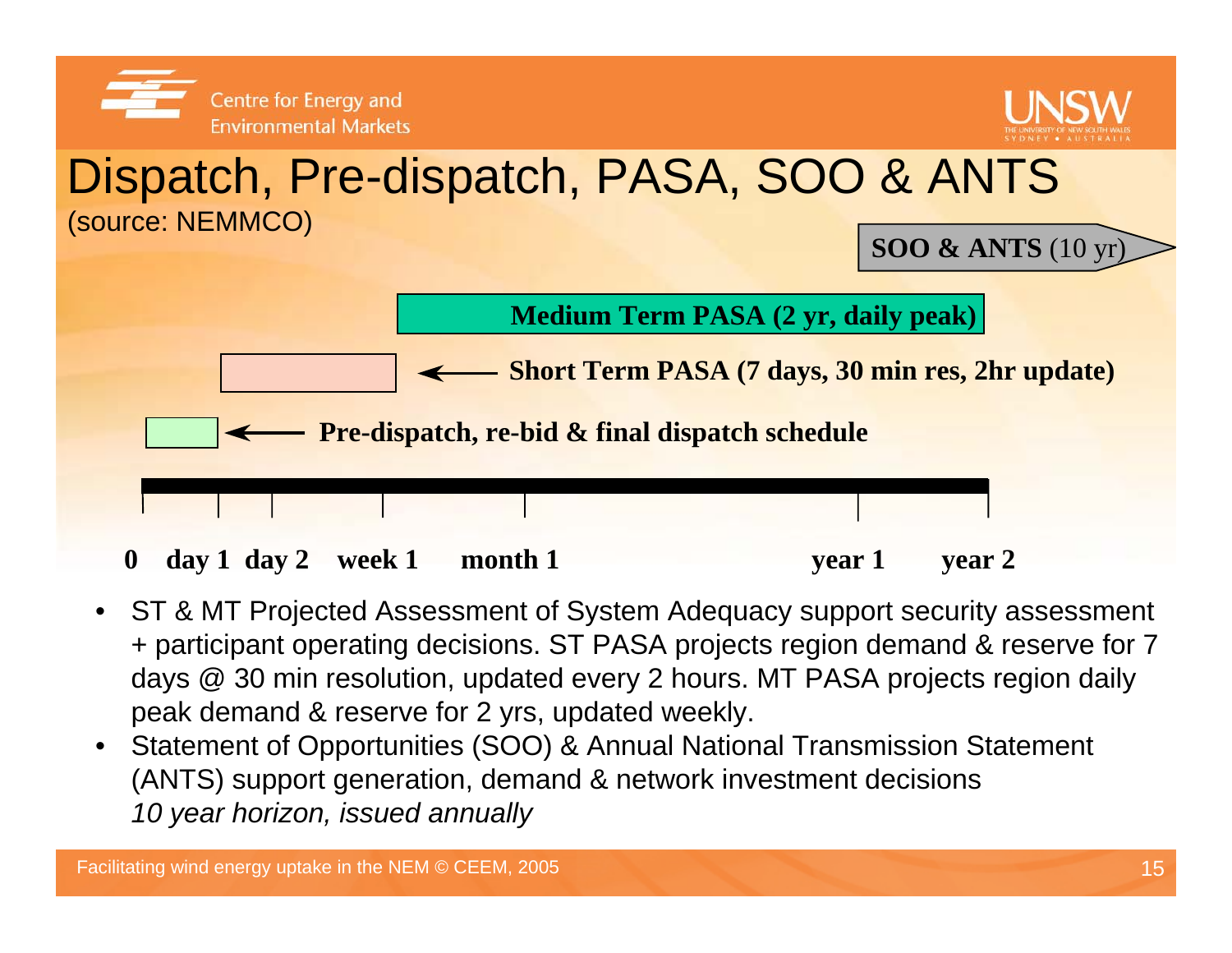



# Decision-making frameworks to address uncertainty

| <b>Time scale</b>              | <b>Issues</b>                                                                                     | <b>Mechanisms</b>                                                           |
|--------------------------------|---------------------------------------------------------------------------------------------------|-----------------------------------------------------------------------------|
| < 30 minutes                   | • Fluctuations in generator &<br>load power, network outages                                      | • Security, ancillary services,<br>spot market                              |
| 30 minutes to<br>several days  | • Fluctuations in generator &<br>load power, network outages<br>Inter-temporal links<br>$\bullet$ | • Security, ancillary services,<br>spot & derivative markets                |
| Weeks to years -<br>operation  | Inter-temporal links, eq<br>$\bullet$<br>• Retail tariff setting<br>• Hydro scheduling            | • Derivative markets<br>supported by projections &<br>security assessment   |
| Weeks to years -<br>investment | <b>Optimal investment decisions</b>                                                               | • Derivative markets<br>supported by projections<br><b>Policy framework</b> |

- Most disturbances >5 min left to the market to resolve
	- commercial opportunities for participants who can help manage them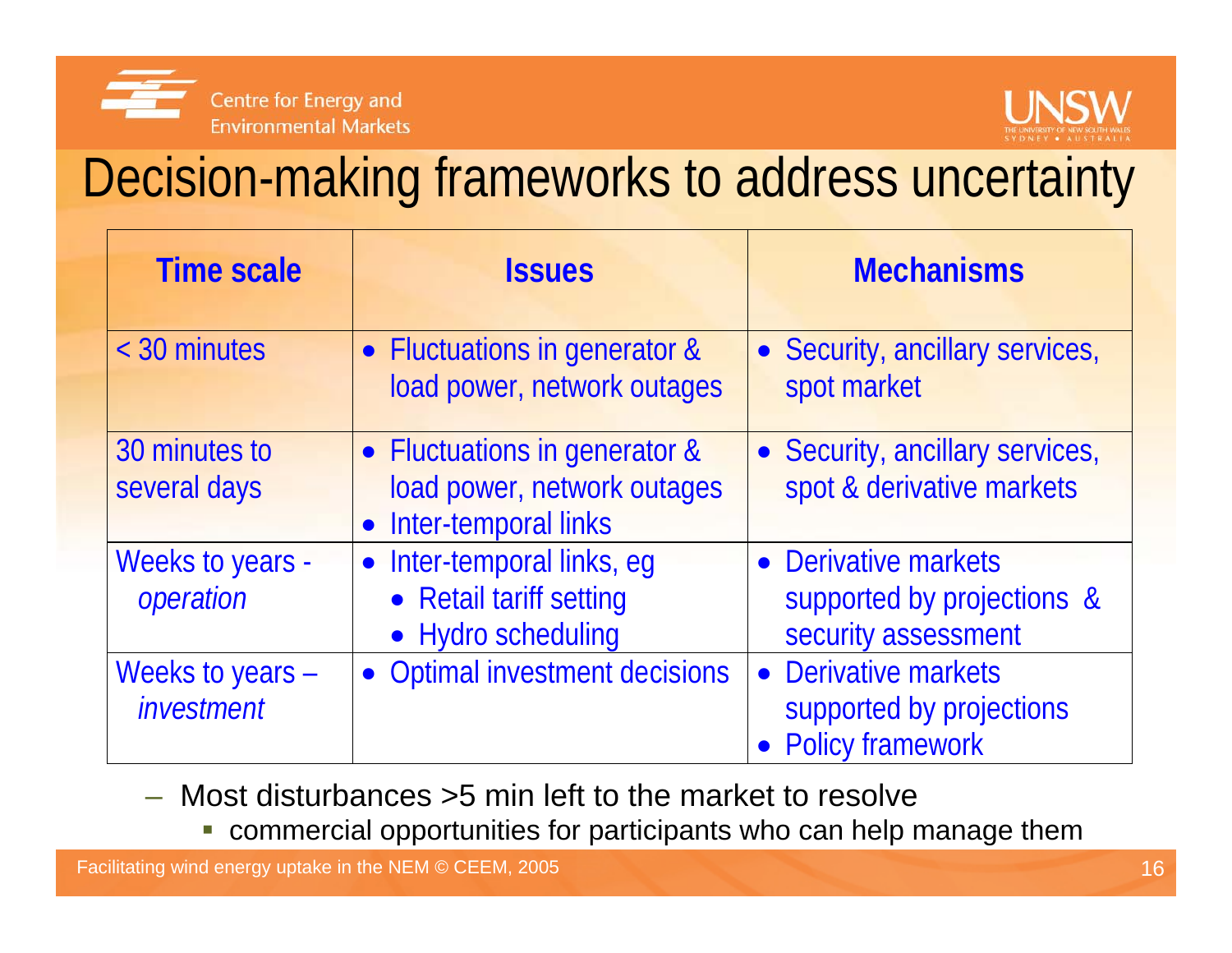



### Integrating wind into NEM arrangements П NEM

- Infused with uncertainty *a key to competition*
	- Generators can rebid with 5 min notice, don't know dispatch beyond 5 min
- $-$  Some success in commercialising costs + benefits
	- Forward mkts price future uncertainty for all generators + loads
	- **FCAS mkts set ancillary services costs rather than monopoly utility**
	- **Principle of 'causer pays' although difficult in practice**
- Formal objectives of equal treatment… although difficult in practice
- $\overline{\phantom{a}}$ **Wind** 
	- $-$  Currently unscheduled generation + outside many NEM processes
		- $\overline{\phantom{a}}$  NEMMCO has very limited opportunities to direct behaviour yet remains accountable for maintaining system security
	- Already 'sees' some of NEM's commercial signals eg. forward prices
	- Reasonable that they 'see' more of costs + benefits they bring to NEM
	- $-$  Good reasons to support strategic investment that supports innovation

### **Excellent pot'l for improved wind forecasting to enhance its value**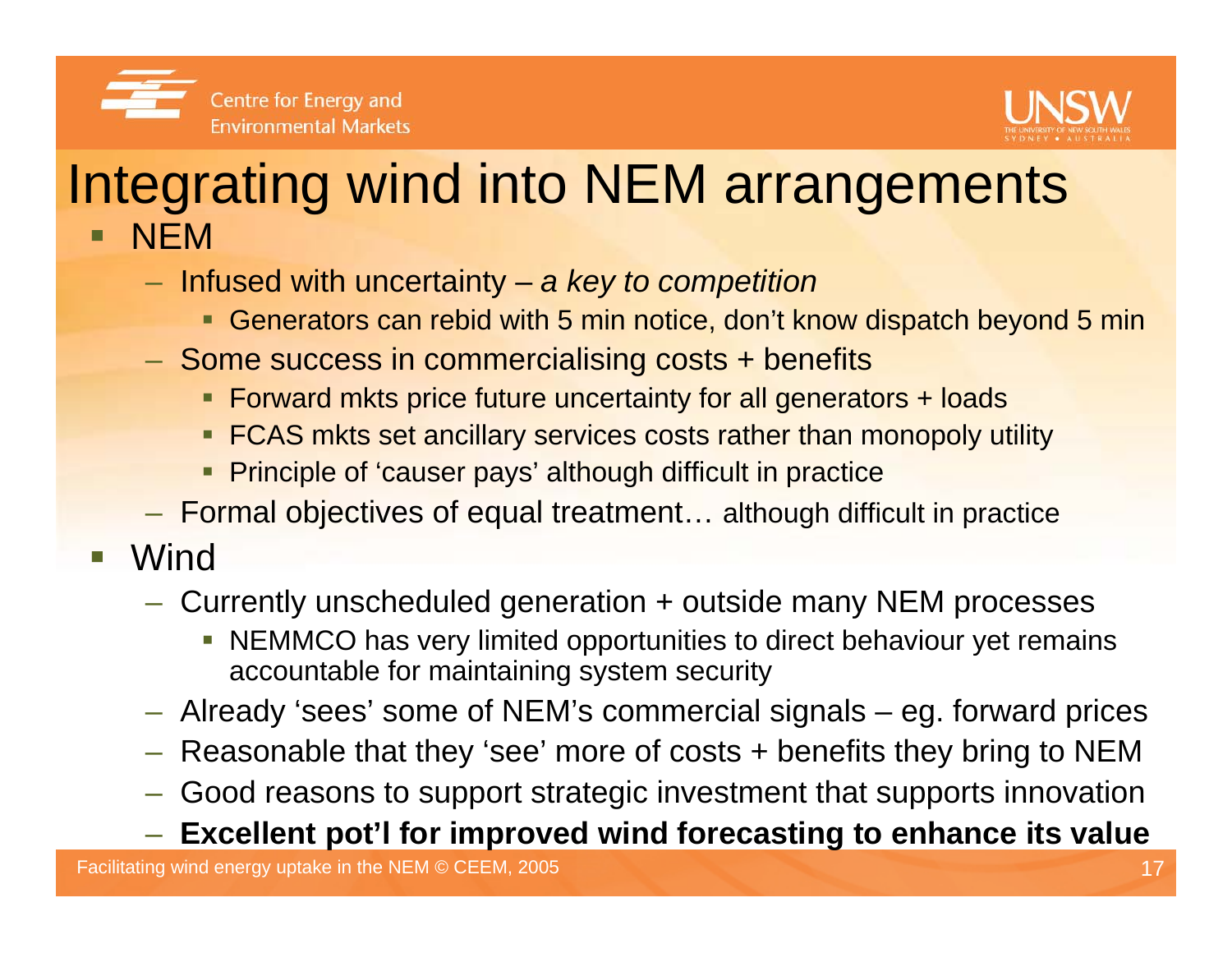



# **Conclusions**

- □ High penetration of wind energy in NEM raises many complex issues
- □ Improved wind generation forecasting has a vital role to play in managing these + maximising value of wind
- $\Box$  UNSW project will address these in two streams:
	- $-$  Integration of wind energy (prediction & control)
	- $-$  Electricity industry restructuring (to facilitate uptake)